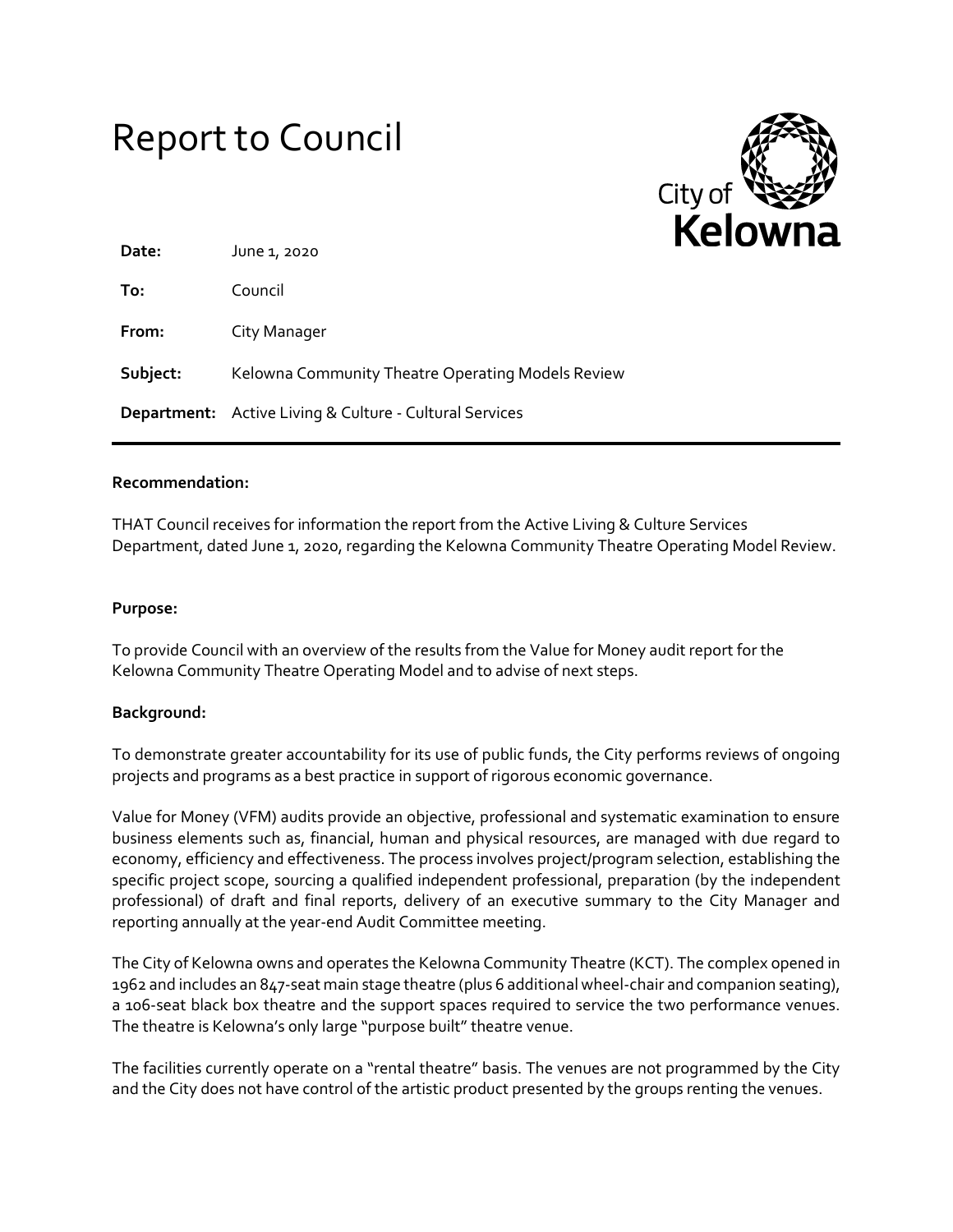In 2018/19, Financial Services Division commissioned RWDI Consulting to conduct a VFM audit review of the operating model for the KCT. The purpose of the review was to:

- assess the current operating model;
- identify and describe alternate operating models, providing advantages and disadvantages for each;
- develop more fully the preferred options; and
- make recommendations for modifications as required.

# **Discussion:**

The key components of the operations considered in the review included:

- **•** Booking Policies & Procedures
- Programming Review
- Staffing and Reporting Structure
- Front of House Services
- Box Office Services
- **•** Booking and Attendance Activity
- Rental Rates
- **•** Financial Viability
- City support to the Arts (solely as it relates to KCT Operations)
- Operating Model Review

Overall the review concludes that the current model is proven to be successful and only requires finetuning to become more efficient and generate additional revenue which can be used to further arts development.

The resulting report confirmed that KCT is operating similar to other Canadian theatres and in accordance with established procedures. The theatre shows a strong demand for arts consumption even though booking and attendance activity has varied over the past four years. The KCT's rental rates, on a per seat basis, are within the range of other theatres in Canada. Financially, the KCT is operating within the best practices of other Canadian theatres and is a rarity, in Canada, as a self-sustaining theatre operation.

The key recommendations included in the report:

- It was recommended the theatre have a Technical Director. It is best practice to have a Technical Director where their focus is solely on the efficiency of the technical operations of the facility.
- The contracting out of the Front of House services is an area where improvements and/or alterations could improve customer service and connection to the KCT's patrons and users.
- The current set-up for Box Office services is an area where changes could increase responsiveness to the needs of renters as well as better support the patrons. It is suggested that changes to this service can generate additional revenue to the theatre operations.
- For KCT to continue its strong presence in the community and to provide high-quality events, it should consider bringing in its own shows. That is, it must control some of the artistic content in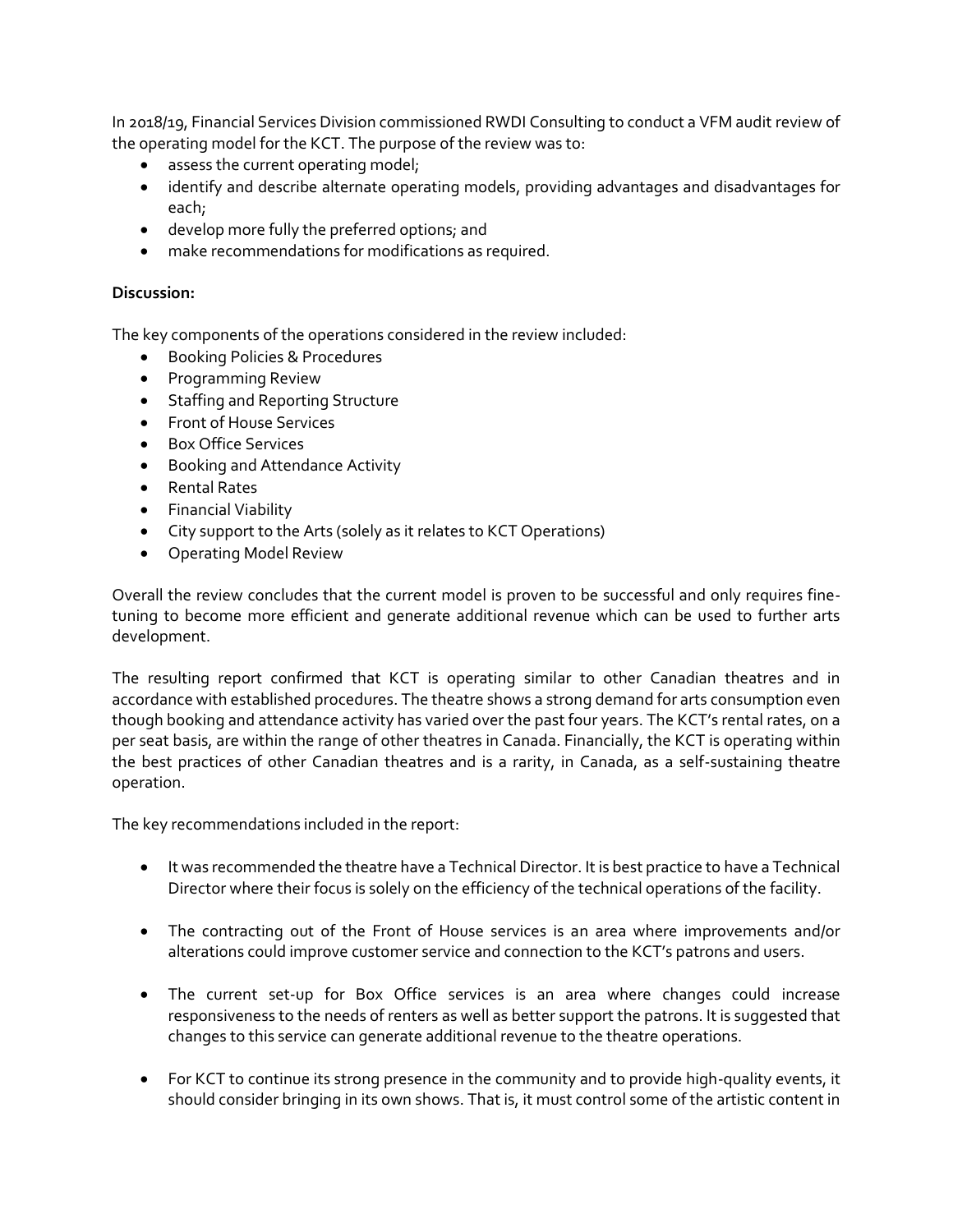the theatre by booking events directly with touring shows and concerts. The report recommends an annual presentation series.

In consideration of the findings contained within the review, Cultural Services staff, in partnership with the appropriate City departments, has:

- been considering the inclusion of a Technical Director as part of KCT staffing. Delays in moving this forward have resulted due to the COVID-19 facility closure and will resume in the coming months;
- been reviewing the Fees and Charges Bylaw and Conditions of Use and Allocation Guidelines for Recreation and Cultural Facilities to maximize facility offerings and efficiency; and
- worked to fill available booking days and enhance programmed spaced at KCT.

For the remainder of 2020 and into 2021, Cultural Services staff will work to further investigate and where appropriate make further recommendations related to:

- changes to Front of House services;
- changes to Box Office services; and
- increased arts programming that could fill existing gaps in performance variety.

# **Conclusion:**

The VFM audit validated several City processes and confirmed the current model is proven to be successful, with the KCT being a rarity, in Canada, as a self-sustaining operation, and only requiring finetuning to become more efficient. Staff have outlined the necessary actions moving forward and will continue to use the findings of the review to assess any further modifications to KCT operations.

# **Internal Circulation:**

Divisional Director, Active Living & Culture Divisional Director, Financial Services Corporate Finance Manager Administration & Business Services Manager Kelowna Community Theatre Manager Communications Advisor

# **Considerations applicable to this report:**

Existing Policy:

- Cultural Policy #274
- Conditions of Use and Allocation Guidelines for Recreation and Cultural Facilities
- Bylaw No. 11739 Amendment No. 6 to Active Living & Culture Fees and Charges Bylaw No. 9609
- 2020-2025 Cultural Plan